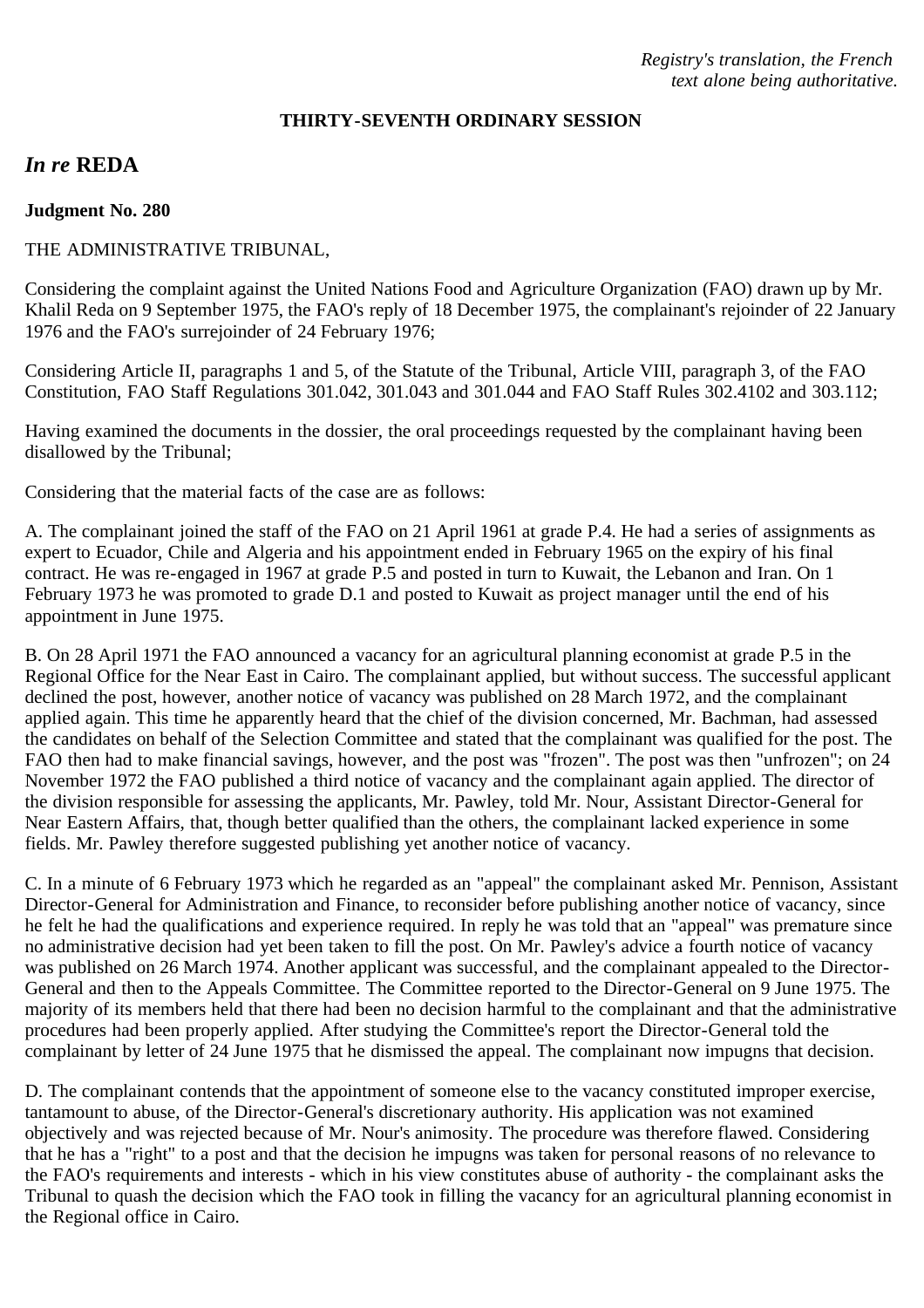E. The FAO maintains that the complainant never had any "right" to be chosen for the post inasmuch as no such right can be inferred from the Staff Regulations and Staff Rules in force, nor indeed from any statement which may have led the complainant to expect the appointment. He has not proved that the choice of another candidate was due to improper application of the selection or appointment procedures, that Mr. Nour was prejudiced against him or that any such prejudice influenced the Director-General in his decision to appoint someone else. The FAO therefore asks the Tribunal to dismiss the complaint.

## CONSIDERATIONS:

As to the receivability of the complaint:

1. According to Article II, paragraph 1, of its Statute the Tribunal may hear complaints lodged by officials subject to its jurisdiction alleging non-observance of the terms of their appointment or the staff regulations. The present complaint fulfils those requirements and is therefore receivable. It is immaterial that the complainant left the service of the Organization in 1975 since he is contesting decisions taken earlier. Moreover, there is no need to consider whether, as the Organization contends, a staff member has no right to be appointed to a particular post even if he is qualified for it. To be receivable a complaint need only, as in the present case, allege breach of provisions or principles applicable to the staff.

As to the Tribunal's power of review:

2. The complainant takes the Director-General to task for not appointing him to a post for which he had applied, a P.5 post for an agricultural planning economist in the Regional Office for the Near East. The impugned decision, which relates to staff recruitment, falls within the Director-General's discretion. Hence the Tribunal will interfere only if that decision was taken without authority, or violates a rule of form or procedure, or is based on an error of fact or of law, or if essential facts have not been taken into consideration, or if it is tainted with abuse of authority, or if a clearly mistaken conclusion has been drawn from the facts.

In the present case the Tribunal can exercise its power of review in the light of the documents produced in the proceedings. There is therefore no need to hear witnesses, as the complainant has asked.

As to the lawfulness of the impugned decision:

3. The complainant's arguments are based on three kinds of allegation: procedural irregularities, abuse of authority and the drawing of clearly mistaken conclusions from the facts.

4. As regards the alleged procedural irregularities, the complainant contends that the Organization held four competitions to fill the vacancy and refused to communicate the Selection Committee file to the Appeals Committee. For the following reasons these objections are unfounded.

It is true that the Organization held four competitions - on 28 April 1971, 28 March 1972, 24 November 1972 and 26 March 1973. In justification it explains that the candidate offered the appointment in the first competition did not accept, that no suitable candidate applied in the second competition, that the third competition was no more successful, that after the fourth it selected a candidate who withdrew, and that finally it chose a staff member who had not applied but possessed the necessary qualifications. The complainant contends that the sole purpose of this unusual series of competitions was to eliminate him. In other words, he alleges abuse of authority, and this argument will be examined below. Even if the argument were well founded, however, that would not mean that the competitions were tainted with any procedural flaw. In particular, the complainant does not rely upon any provision which prevented the Organization from holding further competitions in the circumstances described.

In this case the refusal to communicate the Selection Committee file to the Appeals Committee is beyond reproach. According to Staff Rule 303.112 the Appeals Committee is not required to express a view on a staff member's ability or, consequently, on the Selection Committee's assessment of a candidate. Hence in the present case the Appeals Committee could have asked to see the Selection Committee file only if the complainant had accused that Committee of infringing a procedural rule or the Director-General of disregarding the Committee's recommendations. Neither in the proceedings before the Appeals Committee nor indeed in any of the memoranda submitted to the Tribunal has the complainant made any such accusation.

5. The complainant contends that he was the victim of prejudice on the part of the Assistant Director-General who